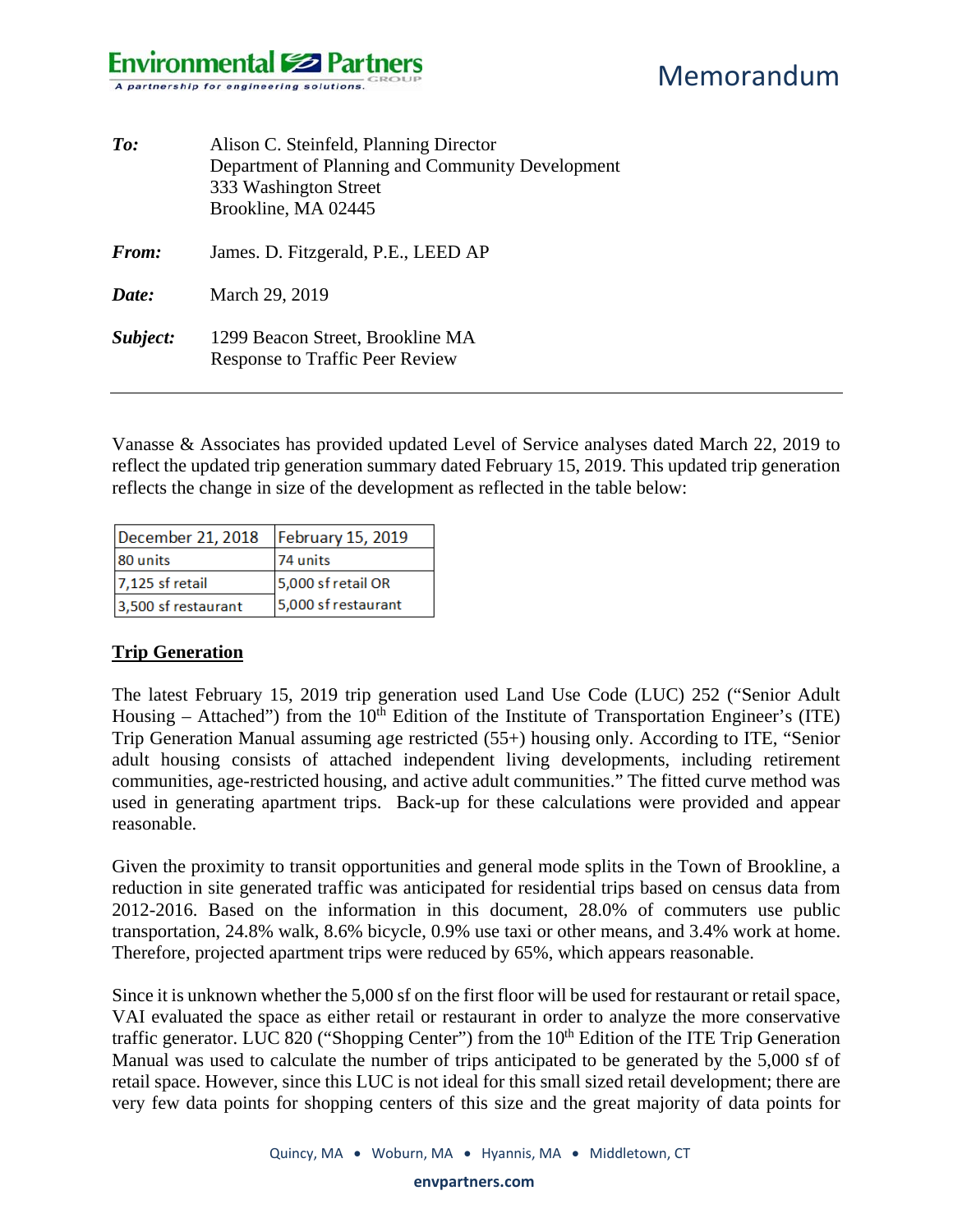March 29, 2019 Page 2

substantially larger developments skew the results from the standard ITE methodology. Given this concern raised during earlier peer review, VAI used data points from LUC 820 for more appropriately sized developments to more accurately predict trips generated by a retail development of this size. Environmental Partners agrees with this methodology and the calculations appear to be accurate. The 38% reduction for transit of LUC 820 trips is also supported.

LUC 931 ("Quality Restaurant") was used to calculate the number of trips anticipated to be generated by the 5,000 sf of restaurant space. Methodology for the 5,000 sf of quality restaurant space appears to be accurate and the 38% reduction for transit of LUC 931 trips is supported.

VAI identified the more conservative traffic generator (retail versus restaurant) by identifying the greatest number of trips generated by the proposed site for each peak hour. During the morning peak hour, the "total new trips" reflect the higher trip generation of trips generated by the apartments and 5,000 sf of *retail*. During the evening and Saturday peak hours, the higher trip generation occurred with the apartments and 5,000 sf of *restaurant*.

The above evaluations result in the proposed development generating a total of:

- 12 new vehicle trips (5 entering and 7 exiting) during the weekday morning peak hour
- 31 new vehicle trips (22 entering and 9 exiting) during the weekday evening peak hour
- 41 new vehicle trips (26 entering and 15 exiting) during the Saturday midday peak hour

#### **Traffic and Parking Comparison**

The following outlines a comparison of peak traffic and parking demand of 5,000 sf of retail versus 5,000 sf of "quality" restaurant. A comprehensive review of parking needs has been provided by Walker Consultants under separate cover.

|                           | <b>Peak Hour Trips</b> |                          |  |
|---------------------------|------------------------|--------------------------|--|
|                           | 74 Units.              | 74 Units.                |  |
|                           | 5,000 SF Retail,       | 0 SF Retail.             |  |
|                           | 0 SF Restaurant        | 5,000 SF Restaurant      |  |
|                           |                        | Weekday Moming Peak Hour |  |
| Entering                  | 5                      | 2**                      |  |
| Exiting                   |                        | 5**                      |  |
| <b>Total</b>              | $12*$                  | 7**                      |  |
| Weekday Evening Peak Hour |                        |                          |  |
| Entering                  | 15                     | 20                       |  |
| Exiting                   | 14                     | 11                       |  |
| <b>Total</b>              | 29                     | 31*                      |  |
| Saturday Midday Peak Hour |                        |                          |  |
| Entering                  | 20                     | 24                       |  |
| Exiting                   | 18                     | 17                       |  |
| Total                     | 38                     | 41*                      |  |

|                      | <b>Peak Parking</b> |                     |  |  |
|----------------------|---------------------|---------------------|--|--|
|                      | 74 Units,           | 74 Units.           |  |  |
|                      | 5,000 SF Retail,    | 0 SF Retail.        |  |  |
|                      | 0 SF Restaurant     | 5,000 SF Restaurant |  |  |
| Weekday Peak Parking |                     |                     |  |  |
| Residential          | 67                  | 67                  |  |  |
| Commercial           | 11                  | 59                  |  |  |
| Total                | 78                  | 126                 |  |  |
| Weekend Peak Parking |                     |                     |  |  |
| Residential          | 67                  | 67                  |  |  |
| Commercial           | 12                  | 67                  |  |  |
| Total                | 79                  | 134                 |  |  |

\*Trips used by VAI

\*\* Too few data points during this time period for accurate trip generation

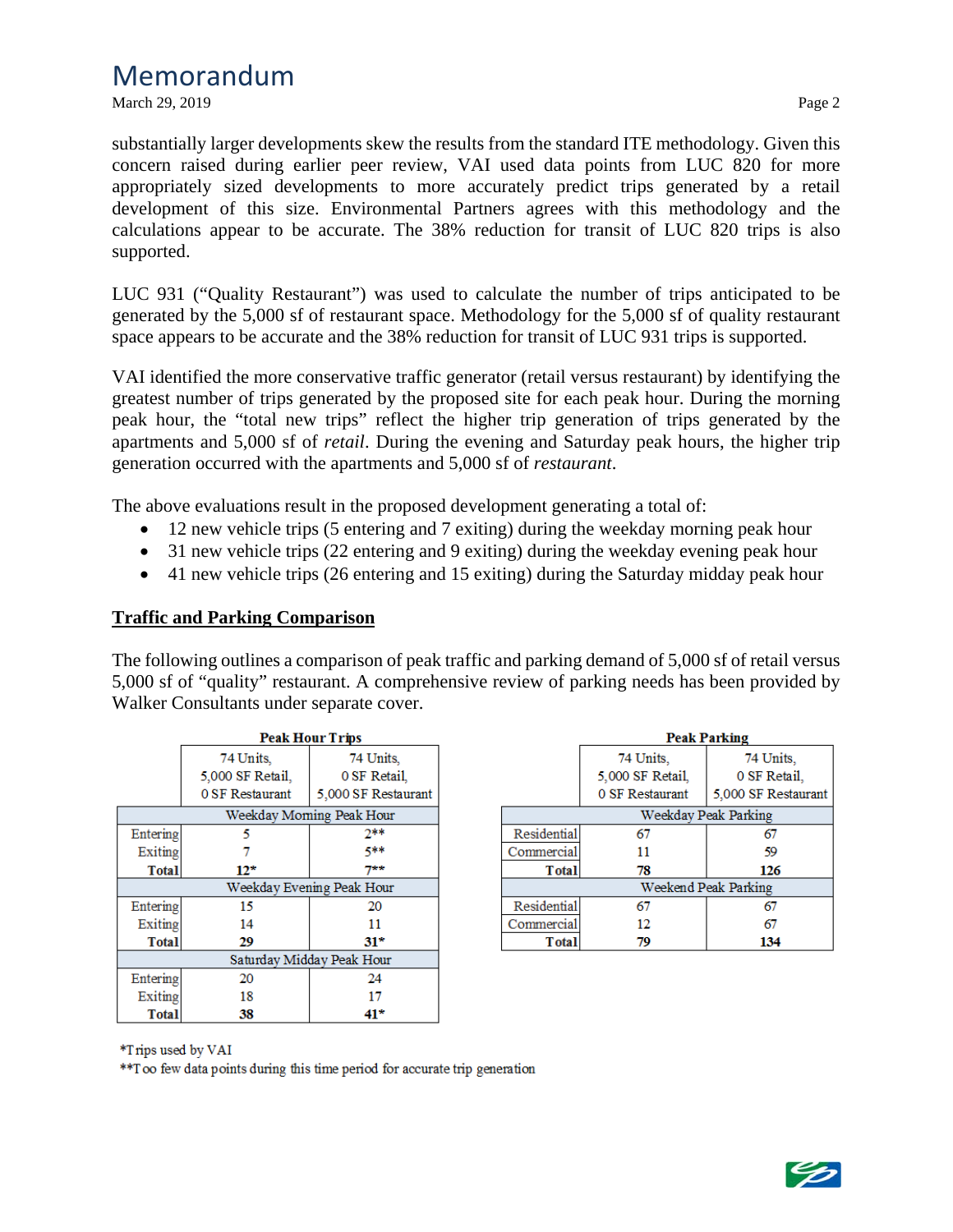March 29, 2019 Page 3

## **Traffic Operations**

Updated Level of Service analyses was provided for the updated trip generation summary to compare operations under the future 2025 No-Build conditions to the 2025 Build conditions. Evaluation of the morning peak hour was not provided for review although site trips generated during the morning are less than half that of the weekday evening and Saturday peak hours.

## *Signalized Intersections*

The increase in trips will have little impact on delay at signalized intersections (as vehicles will likely still clear in a single cycle). However, queues are predicted to increase for a few intersections. Below is a table summarizing the difference in queue lengths for the signalized intersections and approaches that will be most affected.

|                                         |                        | 2025     | 2025         | Difference |  |
|-----------------------------------------|------------------------|----------|--------------|------------|--|
| Intersection                            | Approach               | No-Build | <b>Build</b> | (in feet)  |  |
| <b>Beacon Street at Pleasant Street</b> | <b>Beacon St EB TH</b> | 33/167   | 33/273       | $0/+106$   |  |
| <b>Weekday Evening</b>                  |                        |          |              |            |  |
| Beacon Street at Charles Street         | <b>Beacon St WB TH</b> | 135/174  | 157/202      | $+22/+28$  |  |
| <b>Weekday Evening</b>                  |                        |          |              |            |  |
| Beacon Street at Charles Street         |                        | 111/146  | 140/182      | $+29/+36$  |  |
| Saturday Midday                         | <b>Beacon St WB TH</b> |          |              |            |  |

#### Table 1: Queue Length at Signalized Intersections

At signalized intersections, the most notable difference will occur along the eastbound Beacon Street approach to Pleasant Street where 95<sup>th</sup> percentile queue lengths will increase by approximately five vehicles during the weekday evening peak hour. However no increase in  $50<sup>th</sup>$ percentile queues will be experienced at the approach. Per the March 18, 2019 letter from the Brookline Transportation Board, a Transportation Access Plan Agreement including traffic monitoring complying with the Town's Transportation Access Guidelines is anticipated.

Queue lengths along the westbound Beacon Street approach to Charles Street will increase by one to two vehicles during both the weekday evening and Saturday peak hours.

All other intersections are predicted to experience a negligible increase in delay and operational conditions.

## *Unsignalized Intersections*

On the following page is a table summarizing the difference in queue lengths and delay for unsignalized intersection approaches that will be most affected.

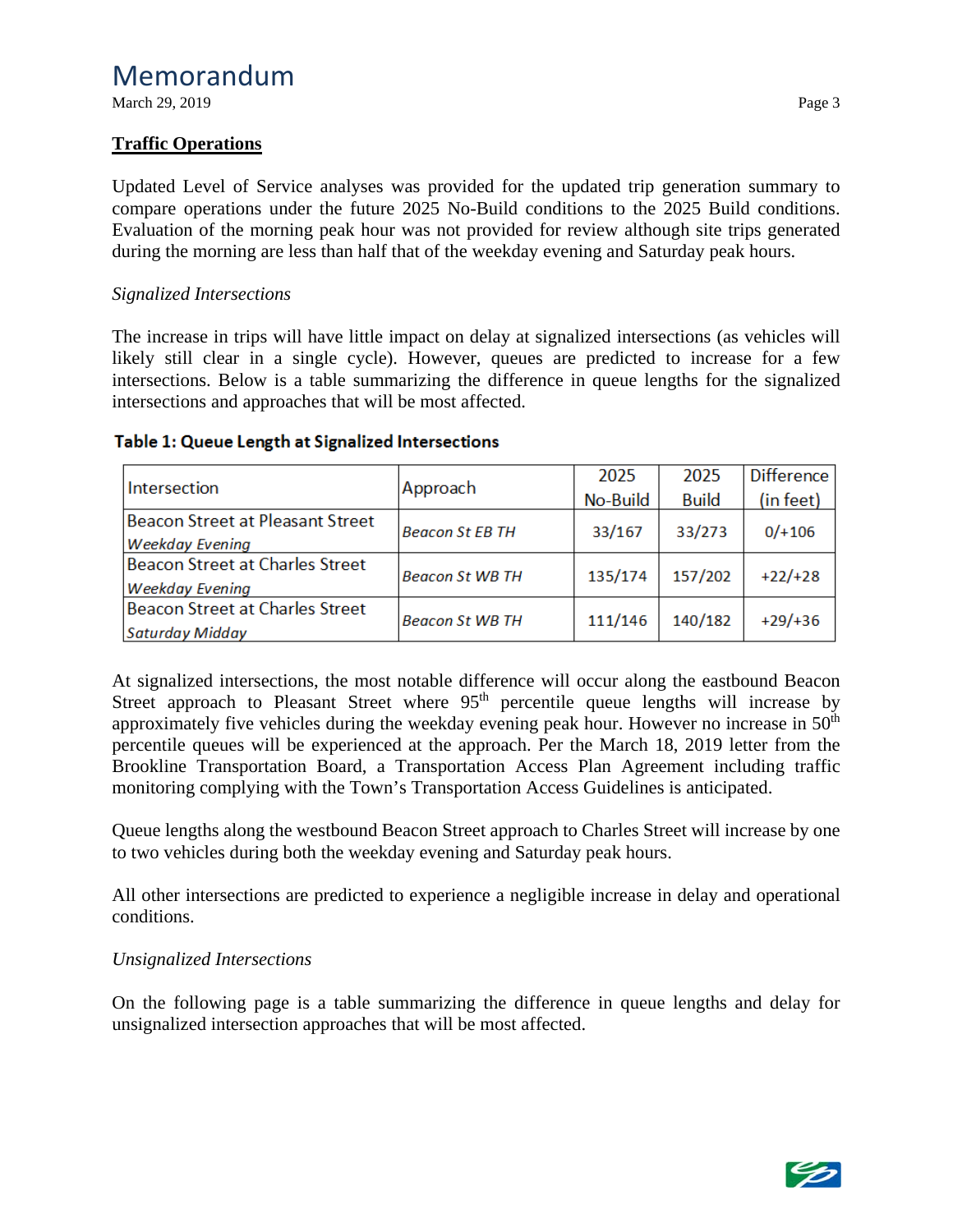March 29, 2019 Page 4

| Intersection                            |                                      | 2025 No-Build |       | 2025 Build |       | Difference |       |
|-----------------------------------------|--------------------------------------|---------------|-------|------------|-------|------------|-------|
|                                         |                                      | Delay         | Queue | Delay      | Queue | Delay      | Queue |
| Harvard Street at Longwood Avenue       |                                      |               |       |            |       |            |       |
|                                         | Weekday Evening   Longwood Ave LT/RT | 120.4         | 253   | 134.5      | 267   | 14.1       | 14    |
|                                         | Saturday Midday Longwood Ave LT/RT   | 102.2         | 233   | 115.6      | 247   | 13.4       | 14    |
| Sewall Avenue at Longwood Avenue        |                                      |               |       |            |       |            |       |
| <b>Weekday Evening Sewall Ave LT/RT</b> |                                      | 60.3          | 240   | 73.1       | 268   | 12.8       | 28    |

## Table 2: Queue Length and Delay at Unsignalized Intersections

At unsignalized intersections, delay along the westbound Longwood Avenue approach to Harvard Street will increase by 14 seconds during the evening peak hour and 13 seconds during the Saturday peak hour. Queue lengths along Longwood Avenue will increased by up to only one vehicle during those periods.

Delay along the northbound Sewall Avenue approach to Longwood Avenue will be increased by 13 seconds during the evening peak hour with increased queue lengths of one to two vehicles.

All other intersections are predicted to experience a negligible increase in delay and operational conditions.

#### **Remaining Comments**

The following outstanding comments remain from Environmental Partners' past peer reviews of this project.

*Comment #1* 

#### **EPG's Latest Comment:**

| (11/27/18)                           | The layout of the two proposed site driveways in combination with<br>the provided truck template (backing into the loading driveway)<br>appears to eliminate the existing 5 on-street parking spaces along<br>Sewall Avenue.                                             |
|--------------------------------------|--------------------------------------------------------------------------------------------------------------------------------------------------------------------------------------------------------------------------------------------------------------------------|
|                                      | It is requested that the vehicle templates be revised to see if it is<br>feasible for trucks to access each driveway while retaining any on-<br>street parking.                                                                                                          |
| <b>VAI's Response:</b><br>(12/21/18) | The attached figure depicts the revised truck template with on-street<br>parking added. As shown, three on-street spaces can be maintained.                                                                                                                              |
| <b>EPG's Response:</b>               | Two of the on-street parking spaces are shown between the<br>crosswalk and the first site driveway (loading zone), within a<br>distance of only approximately 30 feet. It does not appear to be<br>physically realistic for two vehicles to park within this tight space |

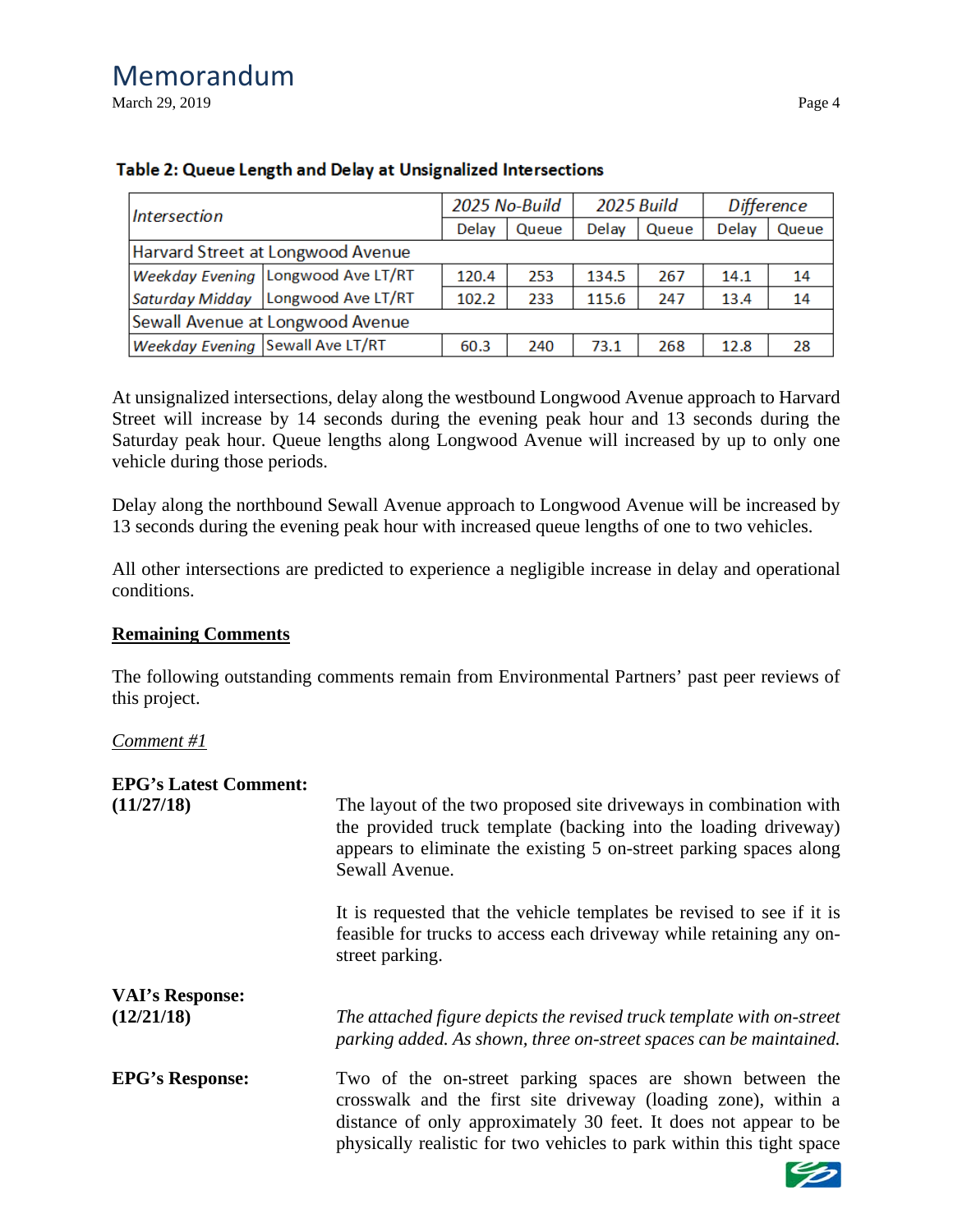March 29, 2019 Page 5

with their bumpers touching and their other bumpers either at the crosswalk line or at the driveway opening. Also, the vehicle parked adjacent to the crosswalk would need to back into the crosswalk and into the path of pedestrians in order to depart given the lack of buffer. This space seems better sized for only one vehicle.

While one parked vehicle can fit in between the crosswalk to the first site driveway and another can fit between the two site driveways, on-street parked vehicles will impact sight distance for exiting vehicles (looking southerly, toward Longwood Avenue). Large sized trucks exiting the loading dock driveway may have improved line of sight over (lower) parked vehicles along Sewall Avenue, but passenger vehicles exiting the parking garage driveway may have more of a challenge. However, while sight distance is important for safety, vehicles travelling along Sewall Avenue appear to be travelling at slow travel speeds and sight distance in urban environments is not always attained.

As previously stated, while AASHTO sight distance requirements should be followed, it is challenging to achieve in many urban environments such as this section of Brookline. According to the Town's Transportation Division, "Transportation Board & Transportation Division staff have consistently opposed the removal of the public parking supply (especially in high demand areas as Sewall Ave) for sightlines alone".

Given the anticipated impacts to existing on-street parking, parking mitigation and/or additional TDM measures should be considered to encourage alternative modes of transportation including compliance with the Town's Transportation Access Plan Guidelines. Per the March 18, 2019 letter from the Brookline Transportation Board, onsite transit screens with real time MBTA information, on-site covered bicycle racks, and curb extensions (between Longwood Avenue and the first driveway) for the purposes of locating a BlueBikes station should be included by the Applicant.

#### *Comment #2 (Not Addressed)*

# **EPG's Latest Comment:**

**(11/27/18)** Despite the low crash rates it should be noted that the project site and several of the study intersections fall within both the 2006-2015 Highway Safety Improvement Program (HSIP) Bicycle Crash Cluster and Pedestrian Crash Cluster. HSIP crash clusters are different from crash rate in that they take into consideration the severity of the experienced crashes and identify areas or "clusters" that fall within the top 5% crashes in the region.